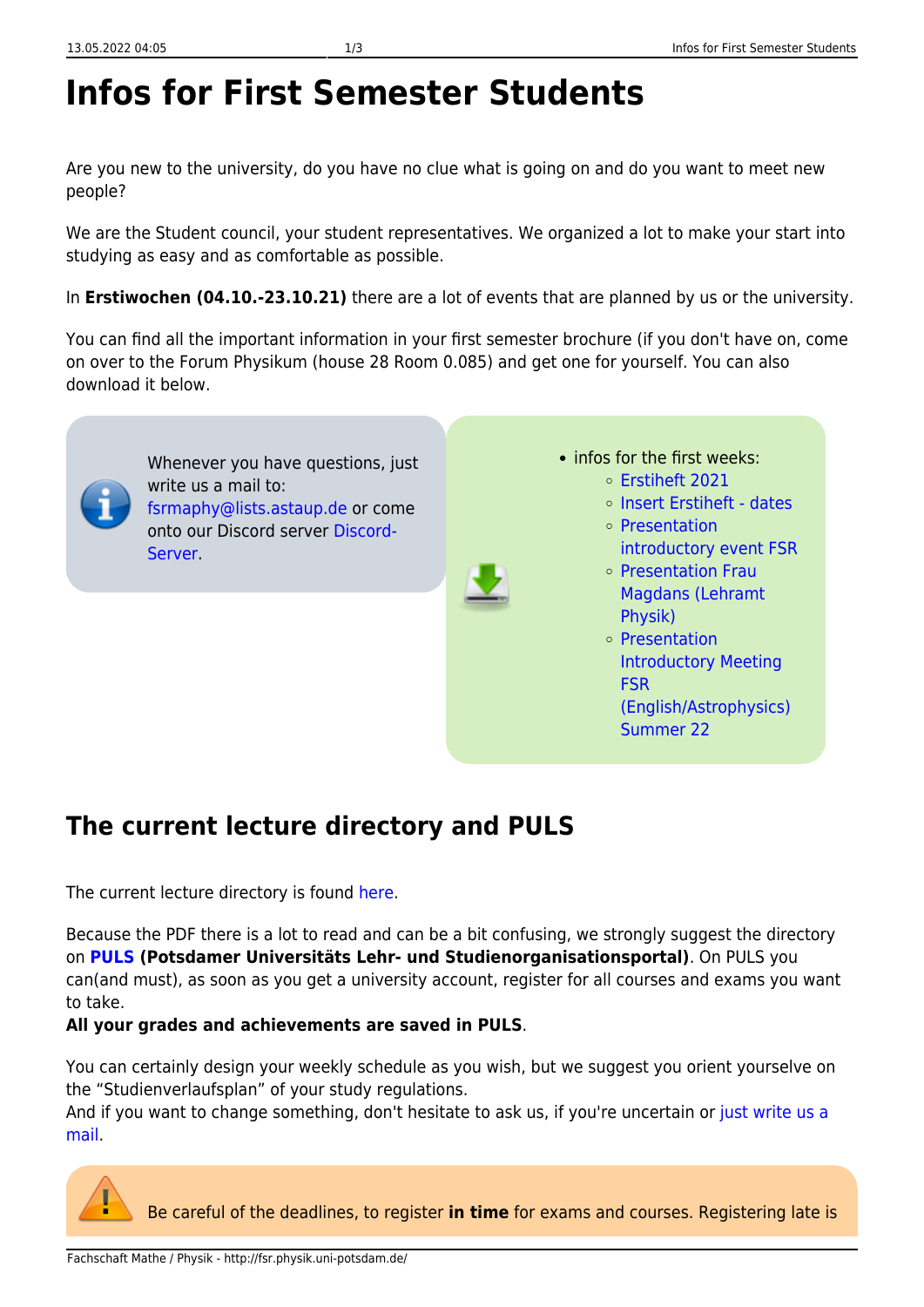

not possible, in this regard PULS is unfortunately very inflexible. All the deadlines are found [here!](https://www.uni-potsdam.de/de/studium/termine/semestertermine)

You can also create a PDF from your schedule on PULS, so you can print it. Also you can find a lot of useful documents there, like a **certificate of enrollment or a performance overview with all orf your grades**.

### **study and exam regulations**

The current study and exam regulations for Mathmatics and Physics are to be found on the respective institut's homepage. Same goes for all the master stuff. These regulations contain your rights and duties, which you, as a student of the respective course, have. It is very important to be familiar with the content of these regulations as they lead you through your studies.

You can find them:

[here](http://www.uni-potsdam.de/studium/konkret/rechtsgrundlagen/studienordnungen.html)

Also the newest ones are linked here:

#### **Superordinate study regulations**

[Mono-Bachelor- and Mono-Master](http://www.uni-potsdam.de/am-up/2016/ambek-2016-07-568-591.pdf) [regulations](http://www.uni-potsdam.de/am-up/2016/ambek-2016-07-568-591.pdf) [LA-Bachelor- and LA-Master regulations](http://www.uni-potsdam.de/am-up/2016/ambek-2016-07-599-625.pdf)

These regulations are above all field specific regulations of the university of Potsdam, so the apply to all students respectively.

> For you as first semester students, the newest regulation applies, which is the on that is valid at the

**field-specific study regulations** Physics:

[Mono-Bachelor regulations](http://www.uni-potsdam.de/am-up/2017/ambek-2017-13-568-575.pdf) [Mono-Master regulations \(and old bachelor](http://www.uni-potsdam.de/am-up/2012/ambek-2012-13-395-404.pdf) [regulations\)](http://www.uni-potsdam.de/am-up/2012/ambek-2012-13-395-404.pdf)

[LA-Bachelor- and LA-Master regulations \(Sek](http://www.uni-potsdam.de/am-up/2016/ambek-2016-08-653-659.pdf) [I and II\)](http://www.uni-potsdam.de/am-up/2016/ambek-2016-08-653-659.pdf)

[LA-Bachelor- and LA-Master regulations \(Sek](http://www.uni-potsdam.de/am-up/2014/ambek-2014-15-1073-1091.pdf)

Mathematics:

point of your enrollment.

 $I & (II)$ 

[Mono-Bachelor regulations](http://www.uni-potsdam.de/am-up/2015/ambek-2015-08-454-461.pdf) [Mono-Master regulations](http://www.uni-potsdam.de/am-up/2015/ambek-2015-08-462-473.pdf)

Astrophysics:

[Astrophysics M.Sc.](https://www.uni-potsdam.de/fileadmin/projects/studium/docs/03_studium_konkret/07_rechtsgrundlagen/studienordnungen/BAMA-O-Astrophysics_EN.pdf)